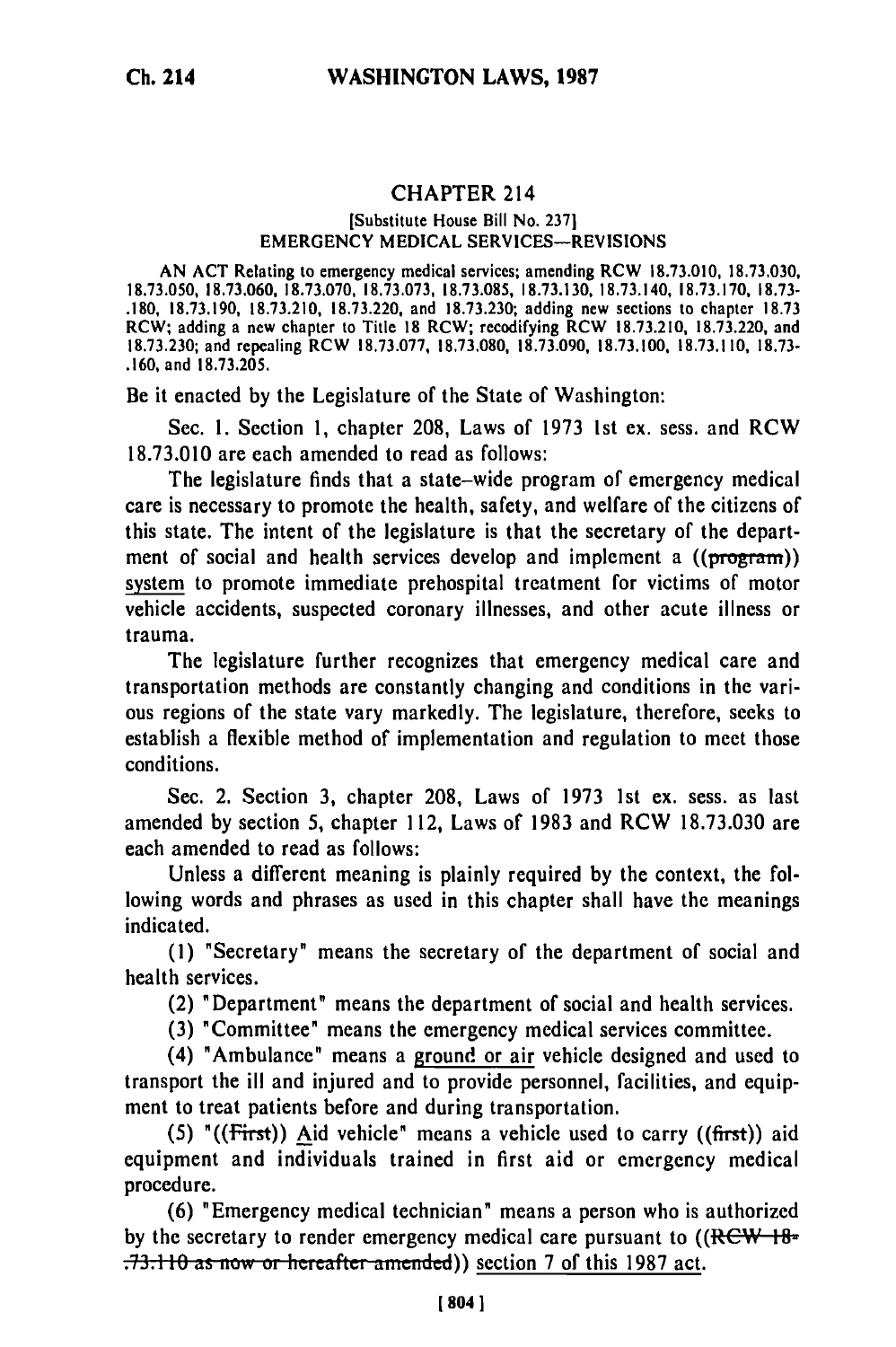**(7)** "Ambulance operator' means a person who owns one or more ambulances and operates them as a private business.

**(8)** 'Ambulance director' means a person who is a director **of** a service which operates one or more ambulances provided **by** a volunteer organization or governmental agency.

**(9)** "((First)) Aid vehicle operator" means a person who owns one or more ((first)) aid vehicles and operates them as a private business.

**(10)** '((First)) Aid director' means a person who is a director of a service which operates one or more ((first)) aid vehicles provided **by** a volunteer organization or governmental agency.

**(11)** 'Emergency medical care' or "emergency medical service' means such medical treatment and care which may be rendered **((to persons injured, sick, or incapacitated in order to reduce the risk of loss of life or ag-<br>gravation of illness or injury, including care rendered)) at the scene of a** medical emergency and while transporting a patient  $((from))$  in an ambulance ((or other vehicle)) to an appropriate ((location within a hospital or other)) medical facility.

(12) "Communications system" means a radio  $((\sigma r))$  and landline network which provides rapid public access, coordinated central dispatching of services, and coordination of personnel, equipment, and facilities in an emergency medical services system.

(13) 'Emergency medical services region' means a region established by the secretary of the department of social and health services pursuant to RCW 18.73.060, as now or hereafter amended.

**(14)** (("Patient care guidelines" mean the written guidelines adopted by local or regional emergency medical services councils which direct the care of the emergency patient. These guidelines shall be based upon the assessment of the patient's medical needs and his geographic location, and shall address which medical care vehicles will be dispatched to the scene; what treatment will be provided for serious conditions, which hospital will first receive the patient, and which hospitals are appropriate for transfer if necessary.)) "Patient care protocols' means the written procedure adopted **by** the emergency medical services medical program director which direct the care of the emergency patient. These procedures shall be based upon the assessment of the patient's medical needs and what treatment will be provided for serious conditions.

**(15)** "Patient care guidelines" means written operating procedures adopted **by** the local or regional emergency medical services councils and the emergency medical services medical program director and may include which level of medical care personnel will be dispatched to an emergency scene, which hospital will first receive the patient and which hospitals are appropriate for transfer if necessary.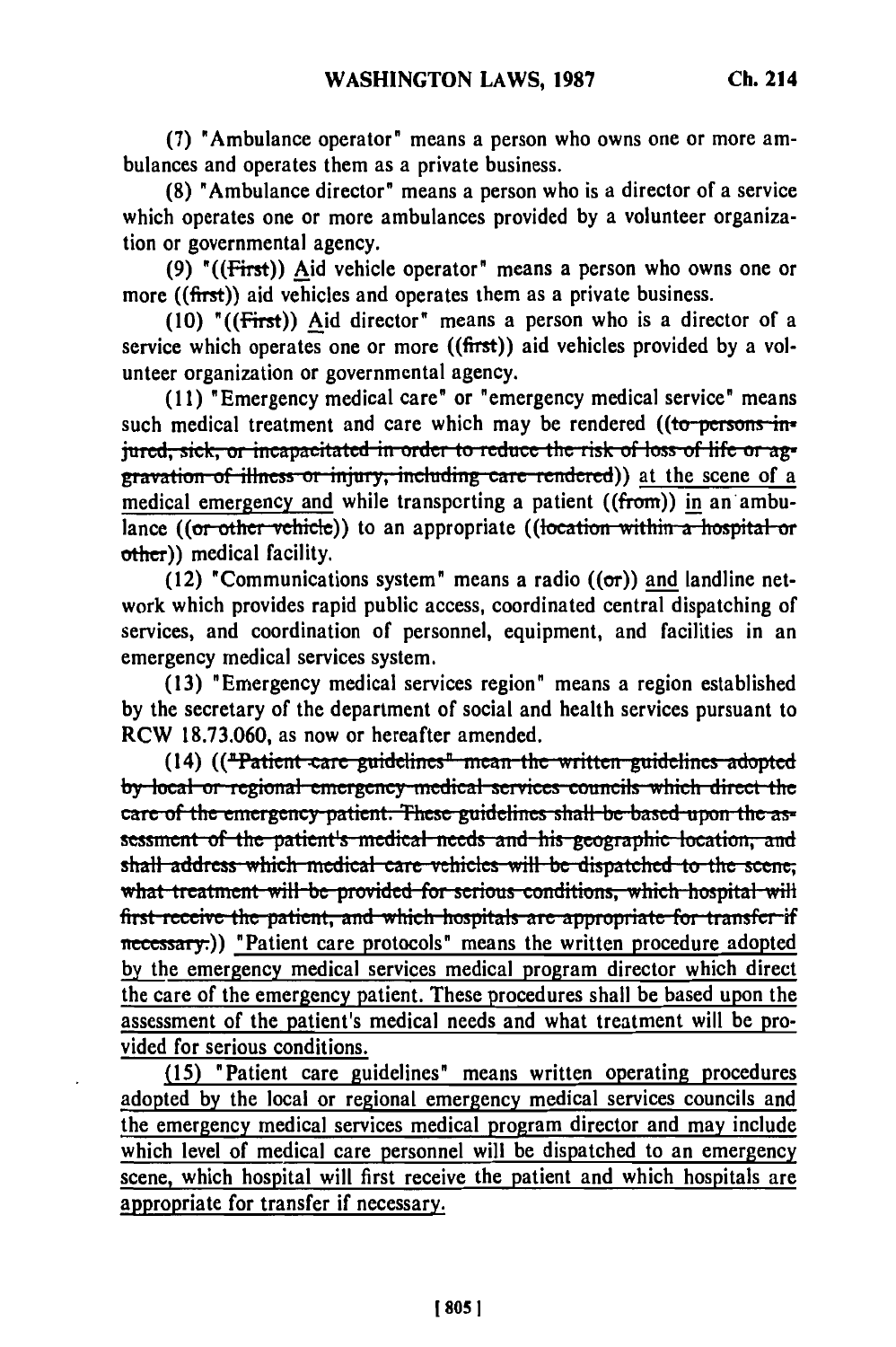**(16)** "Emergency medical services medical program director" means a person who is an approved medical program director ((under)) as defined **by** RCW **18.71.205(4).**

 $((\{+6\})$ ) (17) **"Council"** means the local or regional emergency medical services advisory council.

**((F-))) (18)** "Basic life support" means emergency medical treatment services.

**(((8))) (19)** "Advanced life support" means emergency medical services requiring advanced (( $\epsilon$ mergency)) medical treatment skills( $(\frac{1}{x}, \frac{1}{x})$ travenous technicians, airway technicians, and paramedics)) as defined by chapter 18.71 RCW.

**(((9"))** (20) "System service area" means an emergency medical service area that develops because of trade, patient catchment, market, or other factors and may include county or multicounty boundaries.

(((20))) (21) "First responder" means a person who is authorized **by** the secretary to render emergency medical care ((pursuant to RCW 18.73-.205)) as defined **by** section **7** of this **1987** act.

Sec. **3.** Section **5,** chapter **208,** Laws of **1973 1st** ex. sess. as amended **by** section **3,** chapter **261,** Laws of **1979** ex. sess. and RCW **18.73.050** are each amended to read as follows:

The committee shall:

**(1)** Advise the secretary regarding emergency medical care needs throughout the state.

(2) Review regional emergency medical services plans and recommend changes to the secretary before adoption of the plans.

**(3)** Review all administrative rules proposed for adoption **by** the secretary under this chapter or under RCW **18.71.205.** The secretary shall submit all such rules to the committee in writing. The committee shall, within forty-five days of receiving the proposed rules, advise the secretary of its recommendations. **If** the committee fails to notify the secretary within forty-five days of receipt of a proposed rule it shall be deemed to be approved **by** the committee.

 $((\rightarrow{(\rightarrow)})$  (4) Assist the secretary, at the secretary's request, to fulfill any duty or exercise any power under this chapter.

Sec. 4. Section **6,** chapter **208,** Laws of **1973 1st** ex. sess. and RCW **18.73.060** are each amended to read as follows:

**(1)** The secretary shall designate at least eight planning and service **((areas))** regions so that all parts of the state are within such an area. These regional designations are to be made on the basis of convenience and efficiency of delivery of needed emergency medical services.

(2) The secretary shall conduct a  $((\text{public hearing}))$  regional emergen**cy** medical services advisory council meeting in a major city of each planning and service ((area)) **region** at least sixty days prior to the formulation of a ((comprehensive)) plan for prehospital emergency medical services.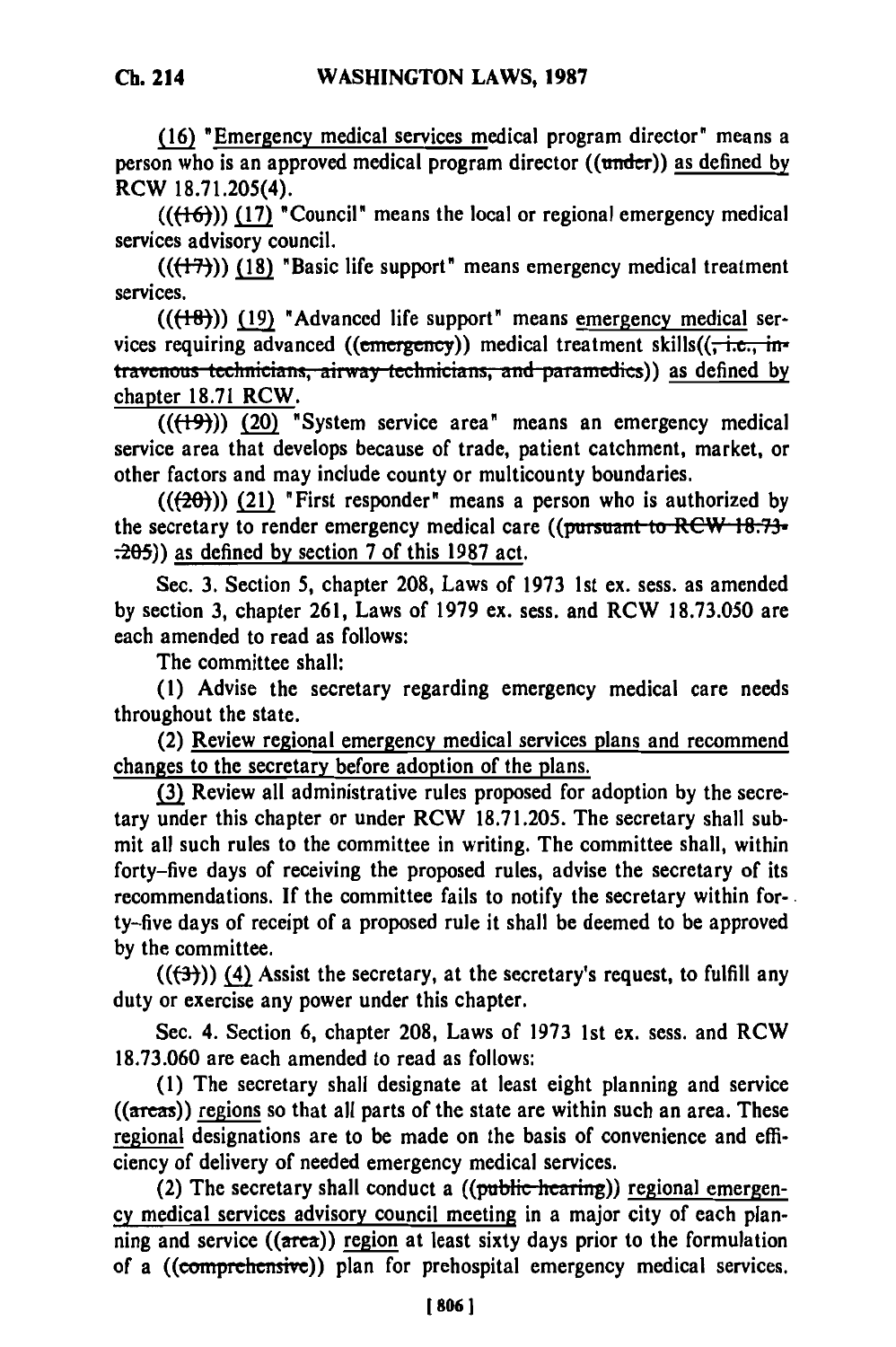**Such** ((hearing)) meetings shall (a) afford an opportunity for participation by those interested in the determination of the need for, and the location of ambulances and first aid vehicles and (b) provide a public forum that affords a full opportunity for presenting views on any relevant aspect of prehospital emergency medical services.

Sec. 5. Section 7, chapter 208, Laws of 1973 1st ex. sess. as amended by section 5, chapter 261, Laws of 1979 ex. sess. and RCW 18.73.070 are each amended to read as follows:

After conducting a ((public-hearing)) regional emergency medical services advisory council meeting in one or more major cities in each emergency medical service region, affording  $((aH))$  interested persons an opportunity to present their views on any relevant aspect of emergency medicine, the secretary shall adopt a ((state-wide comprehensive)) regional plan for the development and implementation of emergency medical care systems ((based upon the regional plans)). The ((hearings)) meetings shall be held at least sixty days before adoption or revision of the plan. Components of this plan shall include but not be limited to: Facilities, vehicles, medical and communications equipment, personnel and training, transportation, public information and education, patient care protocols, and coordination of services.

The secretary, with the advice and assistance of the regional emergency medical services advisory council, shall encourage communities and medical care providers to implement the regional plan.

Sec. 6. Section 8, chapter 112, Laws of 1983 and RCW 18.73.073 are each amended to read as follows:

(1) A county or group of counties may create a local emergency medical services advisory council composed of persons representing health services providers, consumers, and local government agencies involved in the delivery of emergency medical services.

(2) Regional emergency medical services advisory councils shall be created by the department with representatives from the local emergency medical services councils within the region and whose representation is determined by the local councils.

(3) Power and duties of the councils are as follows:

(a) Local emergency medical services advisory councils shall review  $((and))$ , evaluate, and provide recommendations to the department regarding the provision of emergency medical services in the community/system service area, and provide recommendations to the regional emergency medical services advisory councils on ((standards and matters relating to)) the plan for emergency medical services.

(b) Regional emergency medical services advisory councils shall make recommendations to the department on ((projects, programs, and legislation)) components of the regional plan needed to improve emergency medical services ((in the state)) systems.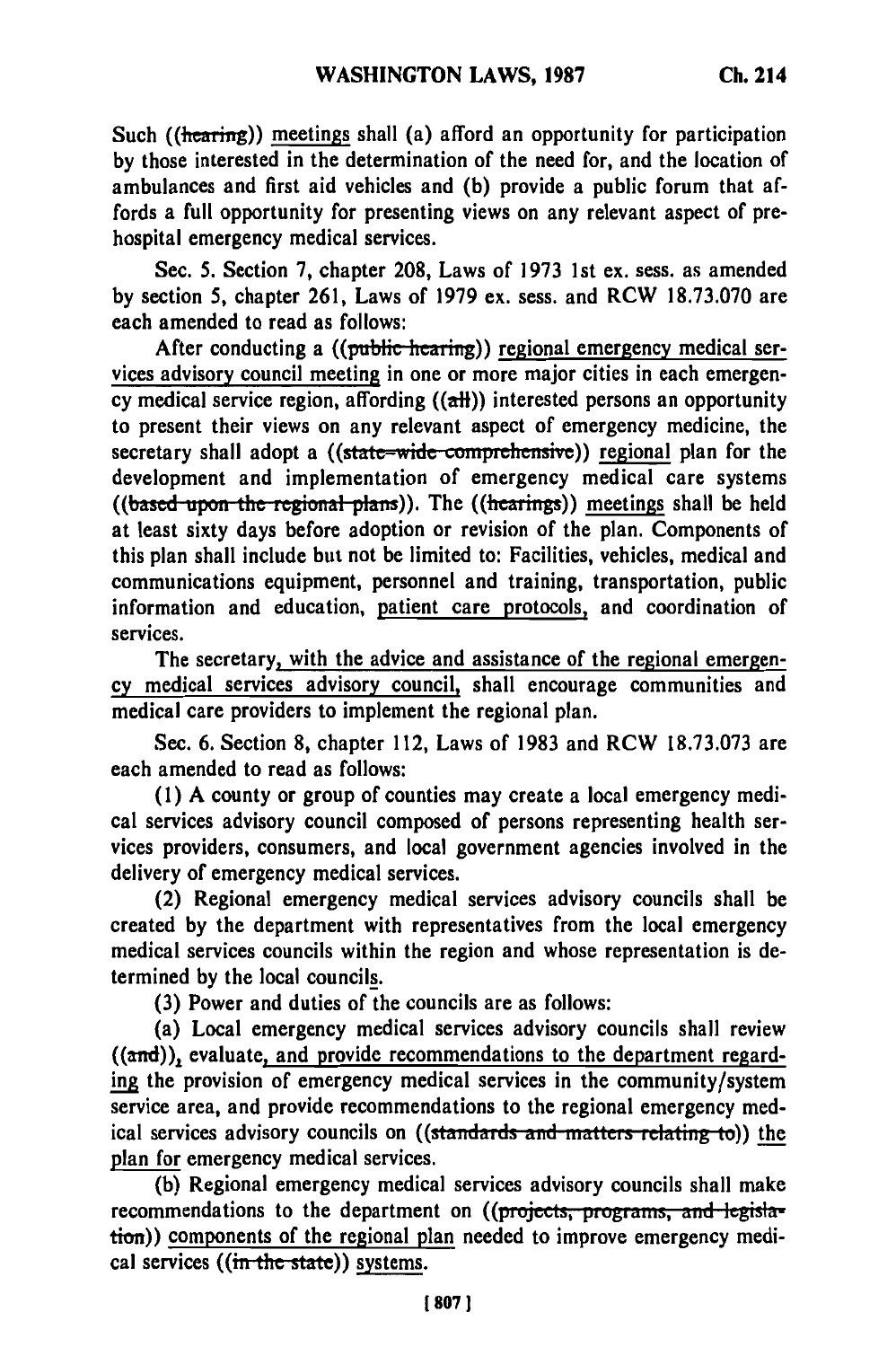**NEW SECTION.** Sec. **7.** A new section is added to chapter **18.73** RCW to read as follows:

In addition to other duties prescribed **by** law, the secretary shall:

**(1)** Prescribe minimum requirements for:

(a) Ambulance, air ambulance, and aid vehicles and equipment;

**(b)** Ambulance and aid services; and

(c) Emergency medical communication systems;

(2) Prescribe minimum standards for first responder and emergency medical technician training including:

(a) Adoption of curriculum and period of certification;

**(b)** Procedures for certification, recertification, decertification, or modification of certificates;

(c) Procedures for reciprocity with other states or national certifying agencies;

**(d)** Review and approval or disapproval of training programs; and

(e) Adoption of standards for numbers and qualifications of instructional personnel required for first responder and emergency medical technician training programs;

**(3)** Prescribe minimum standards for evaluating the effectiveness of emergency medical systems in the state;

(4) Adopt a format for submission of regional plans;

**(5)** Prescribe minimum requirements for liability insurance to be carried **by** licensed services except that this requirement shall not apply to public bodies; and

**(6)** Certify emergency medical program directors.

Sec. 8. Section **8,** chapter 261, Laws of 1979 ex. sess. and RCW **18- .73.085** are each amended to read as follows:

**(1)** The secretary, with the assistance of the ((regional)) state emergency medical services ((councils)) advisory committee, shall adopt a program for the disbursement of funds for the development of the emergency medical **((care))** service system. Under the program, the secretary shall disburse funds to each regional council, or their chosen fiscal agent or agents, which shall be city or county governments, stipulating the purpose for which the funds shall be expended. The regional council shall use such funds to make available matching grants in an amount not to exceed **fifty** percent of the cost of the proposal for which the grant is made. Grants shall be made to any public or private nonprofit agency which, in the judgment of the regional council, will best fulfill the purpose of the grant.

(2) Grants may be awarded for any of the following purposes:

(a) Establishment and initial development of an emergency medical service  $((\overline{\text{program}}))$  system;

**(b)** Expansion and improvement of an emergency medical service ((program)) system;

**Ch. 214**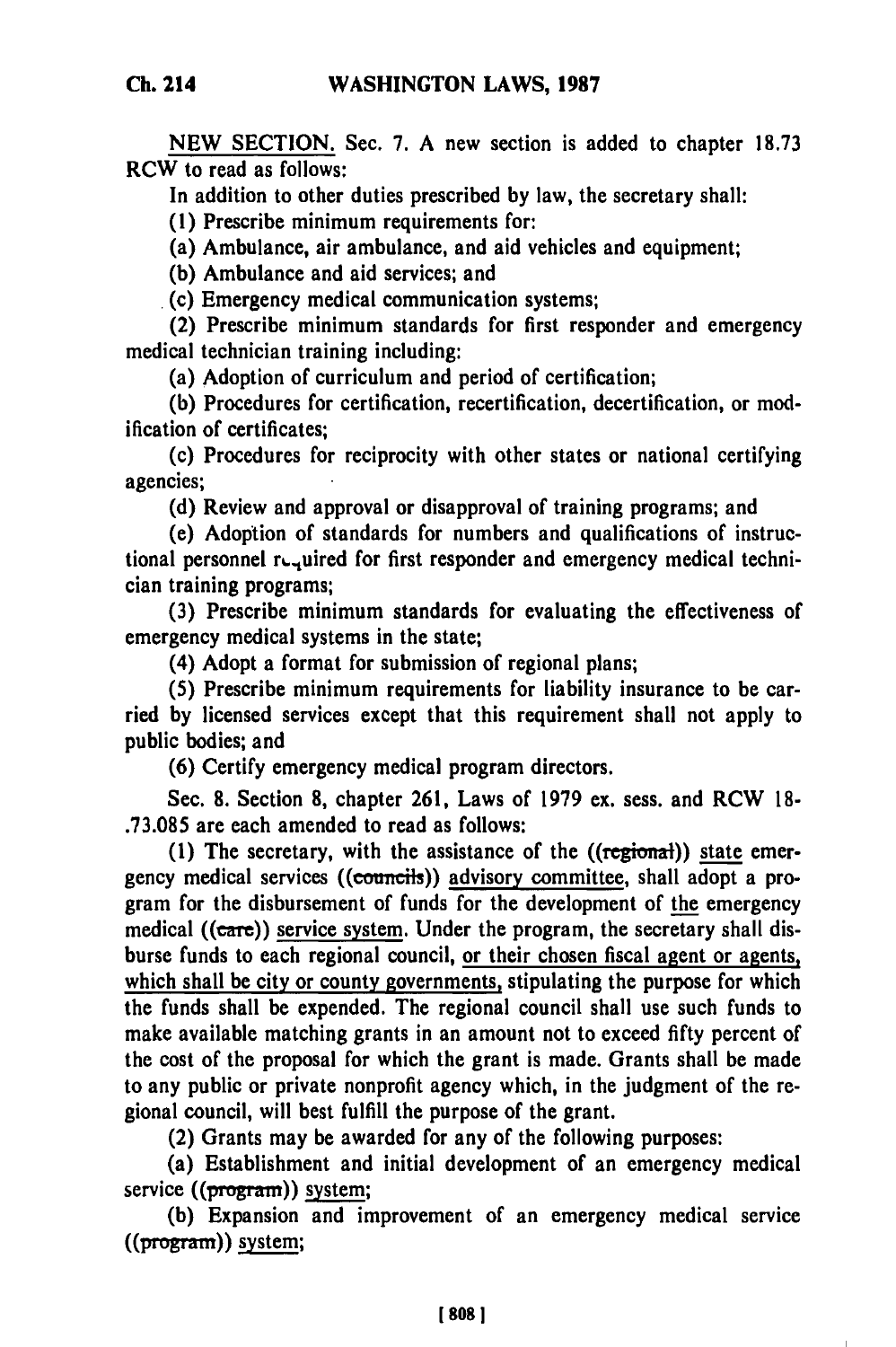(c) Purchase of equipment for the operation of an emergency medical service ((program)) system; and

(d) Training and continuing education of emergency medical personnel.

(3) Any emergency medical service  $((\overline{program}))$  agency which receives a grant shall stipulate that it will:

(a) Operate in accordance with patient care ((guidelines)) protocols adopted by the ((regional council)) medical program directors; and

(b) Provide, without prior inquiry as to ability to pay, emergency medical care to all patients requiring such care.

NEW SECTION. Sec. 9. A new section is added to chapter 18.73 RCW to read as follows:

The secretary may grant a variance from a provision of this chapter if no detriment to health and safety would result from the variance and compliance is expected to cause reduction or loss of existing emergency medical services. Variances may be granted for a period of no more than one year. A variance may be renewed by the secretary upon approval of the committee.

Sec. 10. Section 13, chapter 208, Laws of 1973 1st ex. sess. as last amended by section 13, chapter **261,** Laws of 1979 ex. sess. and RCW 18- .73.130 are each amended to read as follows:

An ambulance operator, ambulance director, ((first)) aid vehicle operator or ((first)) aid director may not operate a service in the state of Washington without holding a license for such operation, issued by the secretary when such operation is consistent with the comprehensive plan established pursuant to RCW 18.73.070, indicating the general area to be served and the number of vehicles to be used, with the following exceptions:

(1) The United States government;

(2) Ambulance operators and ambulance directors providing service in other states when bringing patients into this state;

(3) Owners of businesses in which ambulance or ((first)) aid vehicles are used exclusively on company property but occasionally in emergencies may bring patients to hospitals not on company property;

(4) Operators of vehicles pressed into service for transportation of patients in emergencies when licensed ambulances are not available or cannot meet overwhelming demand.

The license shall be valid for a period of three years and shall be renewed on request provided the holder has consistently complied with the regulations of the department and the department of licensing and provided also that the needs of the area served have been met satisfactorily. The license shall not be transferable.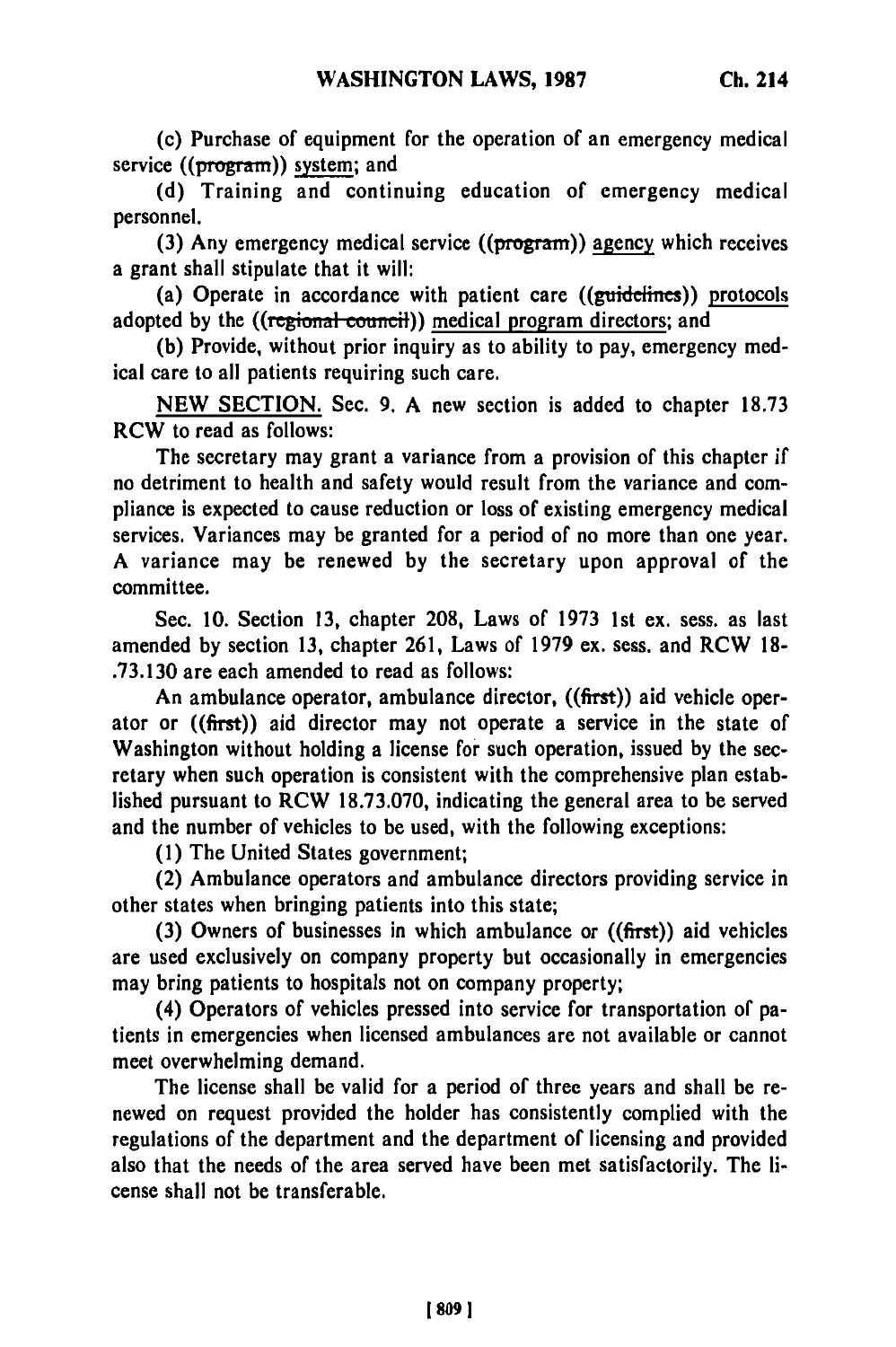Sec. **11.** Section 14, chapter **208,** Laws of **1973 1st ex.** sess. as amended **by** section 14, chapter **261,** Laws of **1979** ex. sess. and RCW **18.73.140** are each amended to read as follows:

The secretary shall ((approve the issuance of)) issue an ambulance or aid vehicle license for each vehicle so designated. The license shall be for a period of one year and may be reissued on expiration if the vehicle and its ((operation)) equipment meet requirements in force at the time of expiration of the license period. The license may be revoked if the ambulance or aid vehicle is found to be operating in violation of the regulations **promul**gated **by** the department or without required equipment. The license shall be terminated automatically if the vehicle is sold or transferred to the control of anyone not currently licensed as an ambulance or aid vehicle operator or  $((\text{ambulance}))$  director. The  $((\text{ambulance}))$  license number shall be prominently displayed on each vehicle.

**at the location of the ambulances shall be inspected periodically by the secretary at the location of the ambulance station. Inspection shall include adequacy** and maintenance of medical equipment and supplies and the mechanical condition of the vehicle including its mechanical and electrical equipment.)

Sec. 12. Section **17,** chapter **208,** Laws of **1973** 1st ex. sess. as amended **by** section **17,** chapter **261,** Laws of 1979 ex. sess. and RCW **18.73.170** are each amended to read as follows:

The ((first)) aid vehicle shall be operated in accordance with standards promulgated **by** the secretary, **by** at least one person holding a certificate recognized under RCW **18.73.120.**

The  $((\text{first}))$  aid vehicle may be used for transportation of patients only when it is impossible or impractical to obtain an ambulance or when a wait for arrival of an ambulance would place the life of the patient in jeopardy. **If** so used, the vehicle shall be under the command of a person holding a certificate recognized pursuant to ((RCW 18.73.1 **0))** section 7 of this 1987 act other than the driver ((who shall be in attendance to the patient)).

**NEW** SECTION. Sec. **13.** A new section is added to chapter 18.73 RCW to read as follows:

The secretary shall adopt a self-inspection program to assure compliance with minimum standards for vehicles and for medical equipment and personnel on all licensed vehicles. The self-inspection shall coincide with the vehicle licensing cycle and shall be recorded on forms provided **by** the department. The department may perform an on-site inspection of any licensed service or vehicles as needed.

Sec. 14. Section **18,** chapter **208,** Laws of **1973 1st** ex. sess. as amended **by** section **18,** chapter **261,** Laws of **1979 ex.** sess. and RCW **18.73.180** are each amended to read as follows:

Other vehicles not herein defined **by** this chapter shall not be used ((commercially or by public services)) for transportation of patients who

1 **810 1**

 $\overline{\phantom{a}}$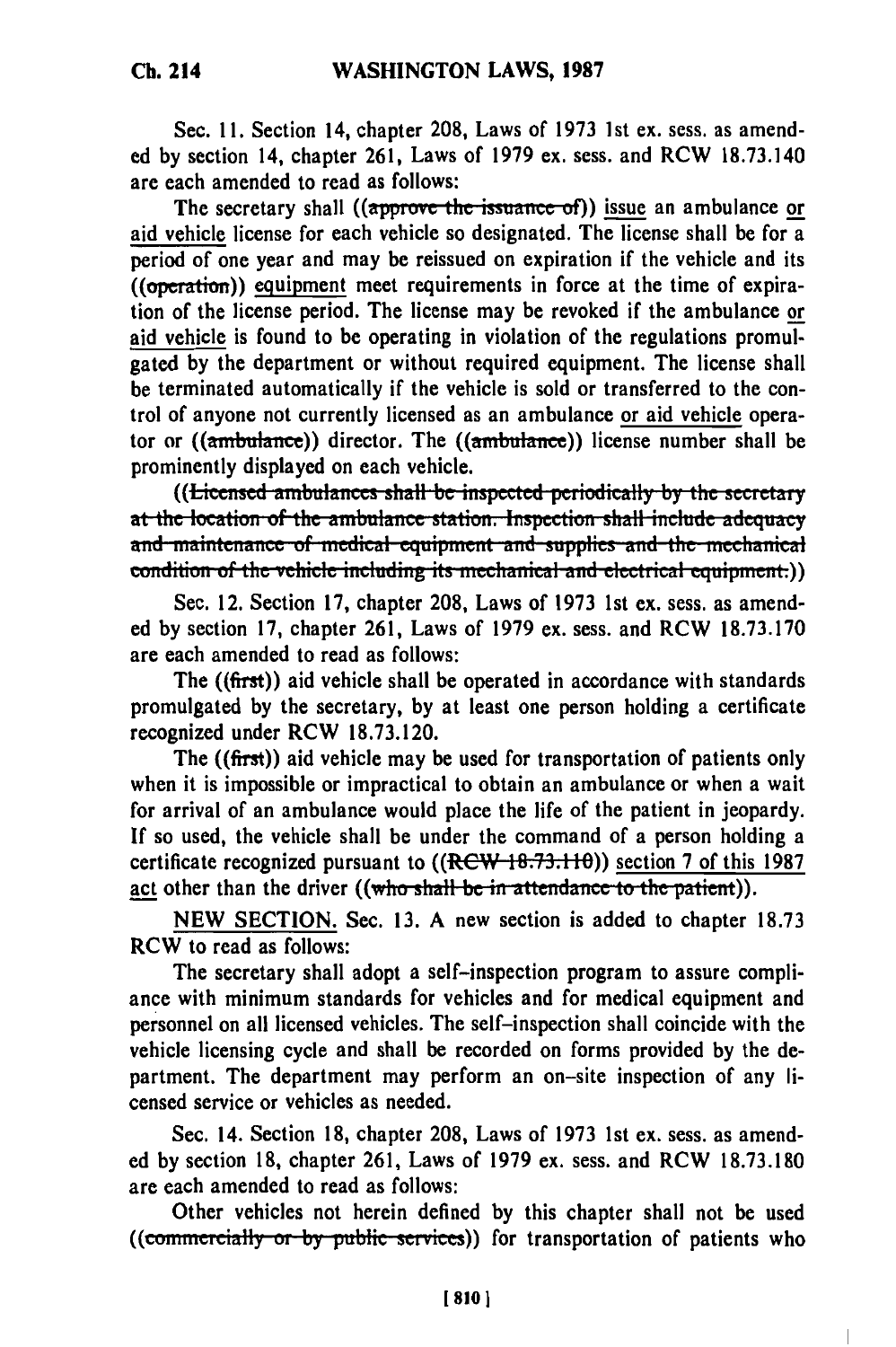must be carried on a stretcher  $((\overline{\text{and}}))$  or who may require medical attention en route, except that such transportation may be used when a disaster creates a situation that cannot be served **by** licensed ambulances.

Sec. **15.** Section **19,** chapter **208,** Laws of **1973** 1st ex. sess. and RCW 18.73.190 are each amended to read as follows:

Any person who  $((shall))$  violates any of the provisions of this chapter and for which a penalty is not provided shall be deemed guilty of a misdemeanor and upon conviction thereof, shall be fined in any sum not exceeding one hundred dollars for each day of the violation, or may be imprisoned in the county jail not exceeding six months.

Sec. 16. Section **1,** chapter **178,** Laws of 1980 and RCW 18.73.210 are each amended to read as follows:

The legislature finds that accidental and purposeful ((ingestions-of)) exposure to drugs and poisonous substances continues to be a severe health problem in the state of Washington. It further finds that a significant reduction in the consequences of such accidental ((ingestions)) exposures have occurred as a result of the ((development of regional)) services provided by poison information centers.

The purpose of  $((RCW 18.73.210$  through  $18.73.230)$ ) this chapter is to reduce morbidity and mortality associated with overdose and poisoning incidents **by** providing emergency telephone assistance and treatment referral to victims of such incidents, **by** providing immediate treatment information to health care professionals, and **((by** establishing an effective)) public education and prevention programs. Further, the purpose is to improve utilization of drugs **by** providing information to health professionals relating to appropriate therapeutic drug use.

The legislature recognizes that enhanced cooperation between the emergency medical system and poison control centers will aid in responding to emergencies resulting from exposure to drugs and poisonous substances.

Sec. **17.** Section 2, chapter **178,** Laws of **1980** and RCW **18.73.220** are each amended to read as follows:

((As limited by the availability of funds appropriated by this act,)) The department shall, in a manner consistent with this chapter, provide support for the ((establishment of a)) state-wide program of poison ((control)) and drug information services ((with regional units to be)) conducted by poison information centers located in the ((city)) cities of Seattle and ((the city  $of)$ ) Spokane and satellite units ((that may be established)) located in the cities of Tacoma and Yakima. The services of this program shall be:

**(1)** Emergency telephone management and treatment referral of victims of poisoning and overdose incidents;

(2) Information to health professionals involved in management of poisoning and overdose victims;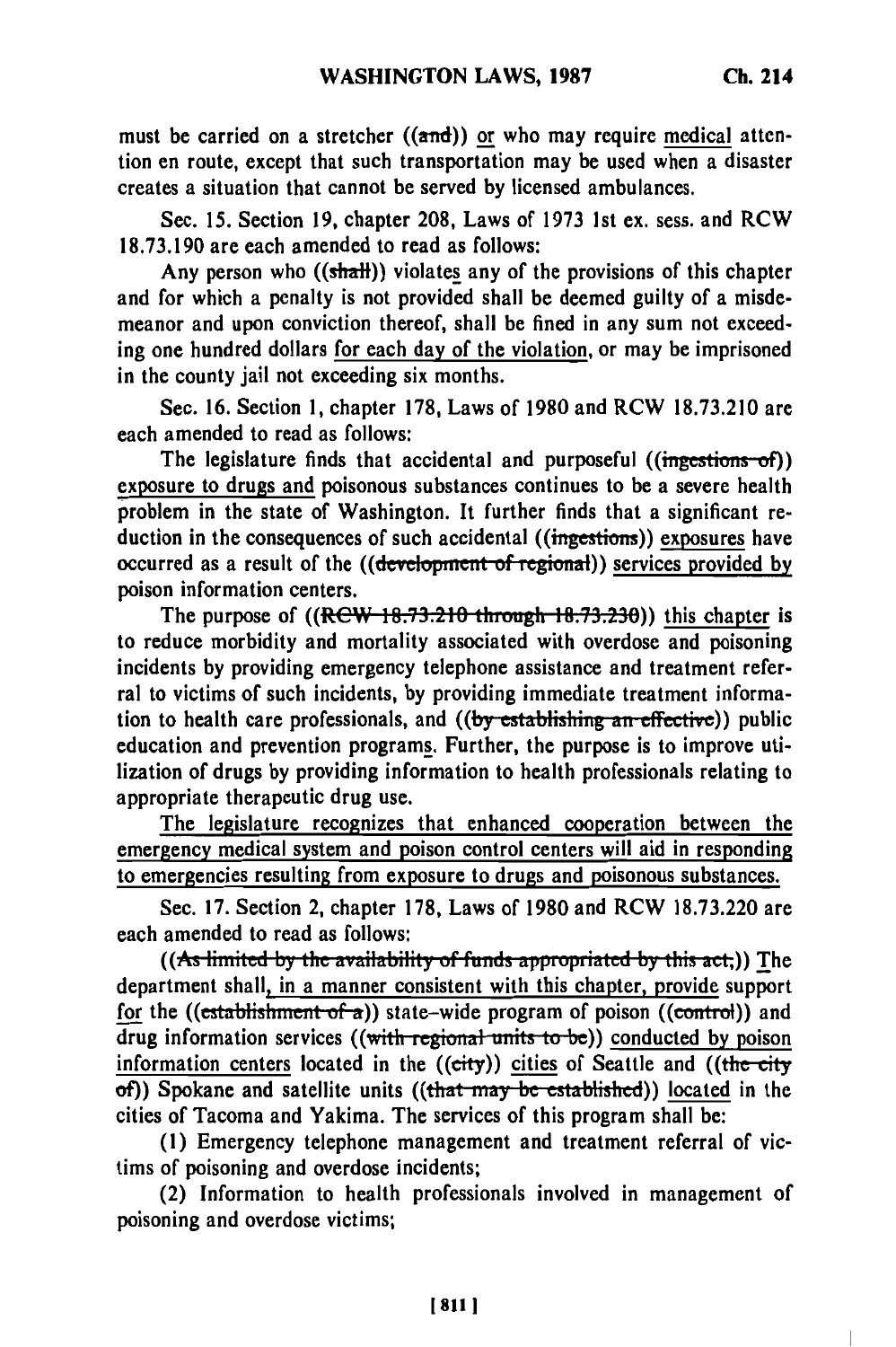**(3)** Community education programs designed to inform the public of poison prevention methods; and

(4) Information to health professionals ((relating **to))** regarding appropriate therapeutic use of medications, their compatibility and stability, and adverse drug reactions and interactions.

Sec. 18. Section 3, chapter 178, Laws of 1980 and RCW 18.73.230 are each amended to read as follows:

(1) The principal activities of the poison ( $(control$  and drug information program)) information centers shall be answering requests by telephone for poison information and making recommendations for appropriate emergency management and treatment referral of poisoning exposure and overdose victims. These services, provided around-the-clock, will involve determining whether treatment can be accomplished  $((\text{in the home setting}))$ at the scene of the incident or whether transport to an emergency treatment facility is required; recommending treatment measures to appropriate personnel; and carrying out follow-up to assure that adequate care is provided.

(2) **((Program))** Poison center personnel shall provide follow-up education to prevent future similar incidents. They shall also provide community education programs designed to improve public awareness of poisoning and overdose problems, and to educate the public regarding prevention.

**(3) ((Program))** Poison center personnel shall answer drug information questions from health professionals **by** providing current, accurate, and unbiased information  $((relating to))$  regarding drugs and their therapeutic uses.

(4) ( $(\text{The program})$ ) Poison centers shall utilize physicians, pharmacists, nurses, and supportive personnel trained in various aspects of toxicology, poison control and prevention, and drug information retrieval and analysis.

**NEW SECTION.** Sec. **19.** Unless the context clearly requires otherwise, the definitions in this section apply throughout this chapter:

**(1)** "Department" means the department of social and health services.

(2) "Poison information center medical director" means a person who: (a) Is licensed to practice medicine and surgery under chapter **18.71** RCW or osteopathy and surgery under chapter **18.57** RCW; **(b)** is certified **by** the secretary under standards adopted under section 20 of this act; and (c) provides services enumerated under sections **17** and **18** of this act, and is responsible for supervision of poison information specialists.

**(3)** "Poison information specialist" means a person who provides services enumerated under sections **17** and **18** of this act under the supervision of a poison information center medical director and is certified **by** the secretary under standards adopted under section 20 of this act.

(4) "Secretary" means the secretary of social and health services.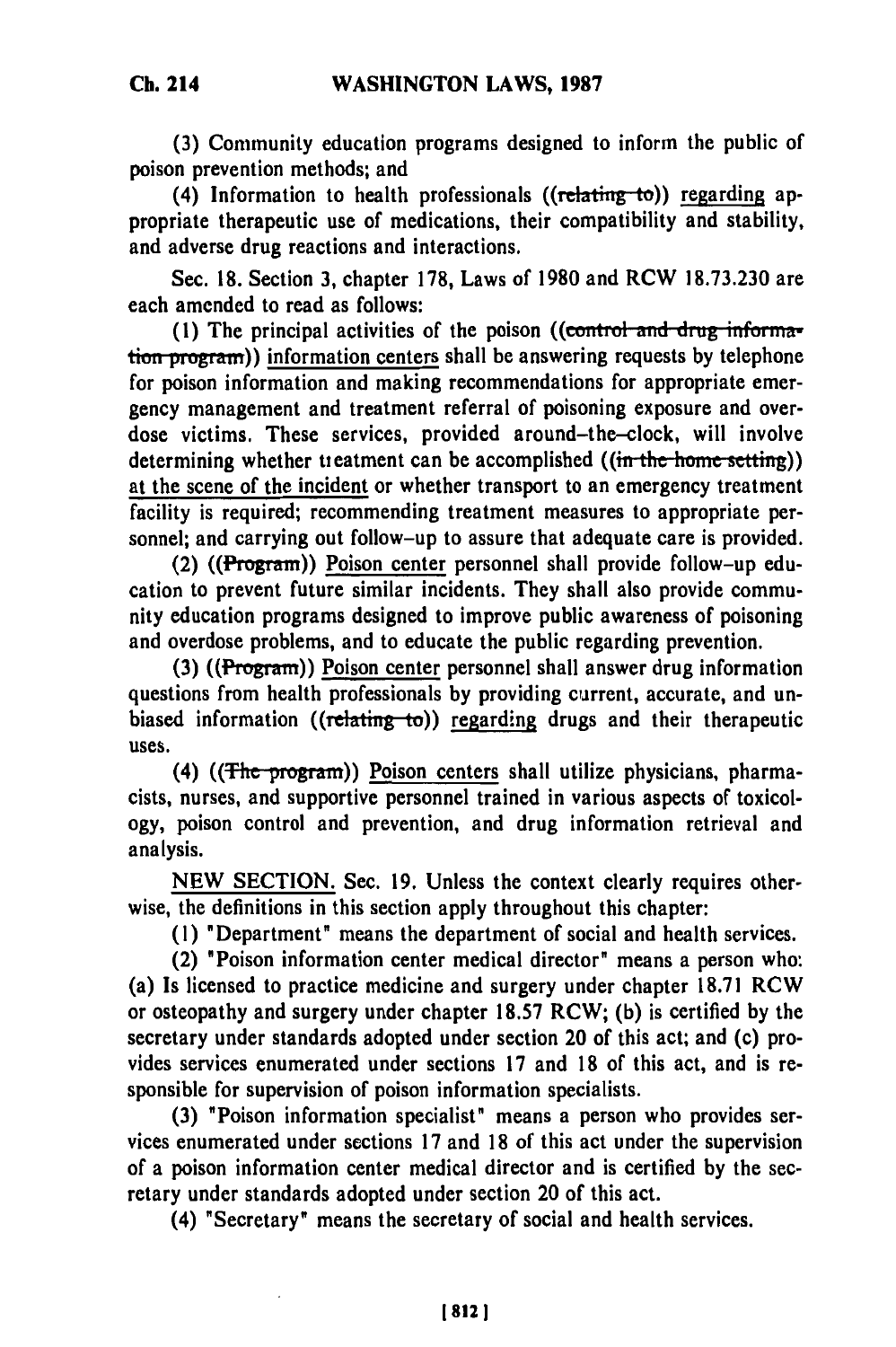**NEW SECTION.** Sec. 20. The secretary with the advice of the emergency medical services committee established under RCW **18.73.050** shall adopt rules, under chapter 34.04 RCW, prescribing:

**(I)** Standards for the operation of a poison information center;

(2) Standards and procedures for certification, recertification and decertification of poison center medical directors and poison information specialists; and

**(3)** Standards and procedures for reciprocity with other states or national certifying agencies.

**NEW** SECTION. Sec. 21. **(1)** A person may not act as a poison center medical director or poison information specialist of a poison information center without being certified **by** the secretary under this chapter.

(2) Notwithstanding subsection **(1)** of this section, if a poison center medical director terminates certification or is decertified, that poison center medical director's authority may be delegated **by** the department to any other person licensed **tu** practice medicine and surgery under chapter **18.71** RCW or osteopathy and surgery under chapter 18.57 RCW for a period of thirty days, or until a new poison center medical director is certified, whichever comes first.

**NEW SECTION.** Sec. 22. **(1)** No act done or omitted in good faith while performing duties as a poison center medical director or poison information specialist of a poison information center shall impose any liability on the poison center, its officers, the poison center medical director, the poison information specialist, or other employees.

(2) This section:

(a) Applies only to acts or omissions committed or omitted in the performance of duties which are within the area of responsibility and expertise of the poison center medical director or poison information specialist.

**(b)** Does not relieve the poison center or any person from any duty imposed **by** law for the designation or training of a person certified under this chapter.

(c) Does not apply to any act or omission which constitutes gross negligence or wilful or wanton conduct.

**NEW SECTION.** Sec. **23.** The department shall defend any poison center medical director or poison information specialist for any act or omission subject to section 22 of this act.

**NEW SECTION.** Sec. 24. Sections **19** through **23** of this act shall constitute a new chapter in Title **18** RCW.

**NEW** SECTION. Sec. **25.** RCW **18.73.210, 18.73.220,** and **18.73.230** are each recodified as sections in the chapter created under section 24 of of this act.

**NEW SECTION.** Sec. **.6. If** any provision of this act or its application to any person or circumstance is held invalid, the remainder of the act or